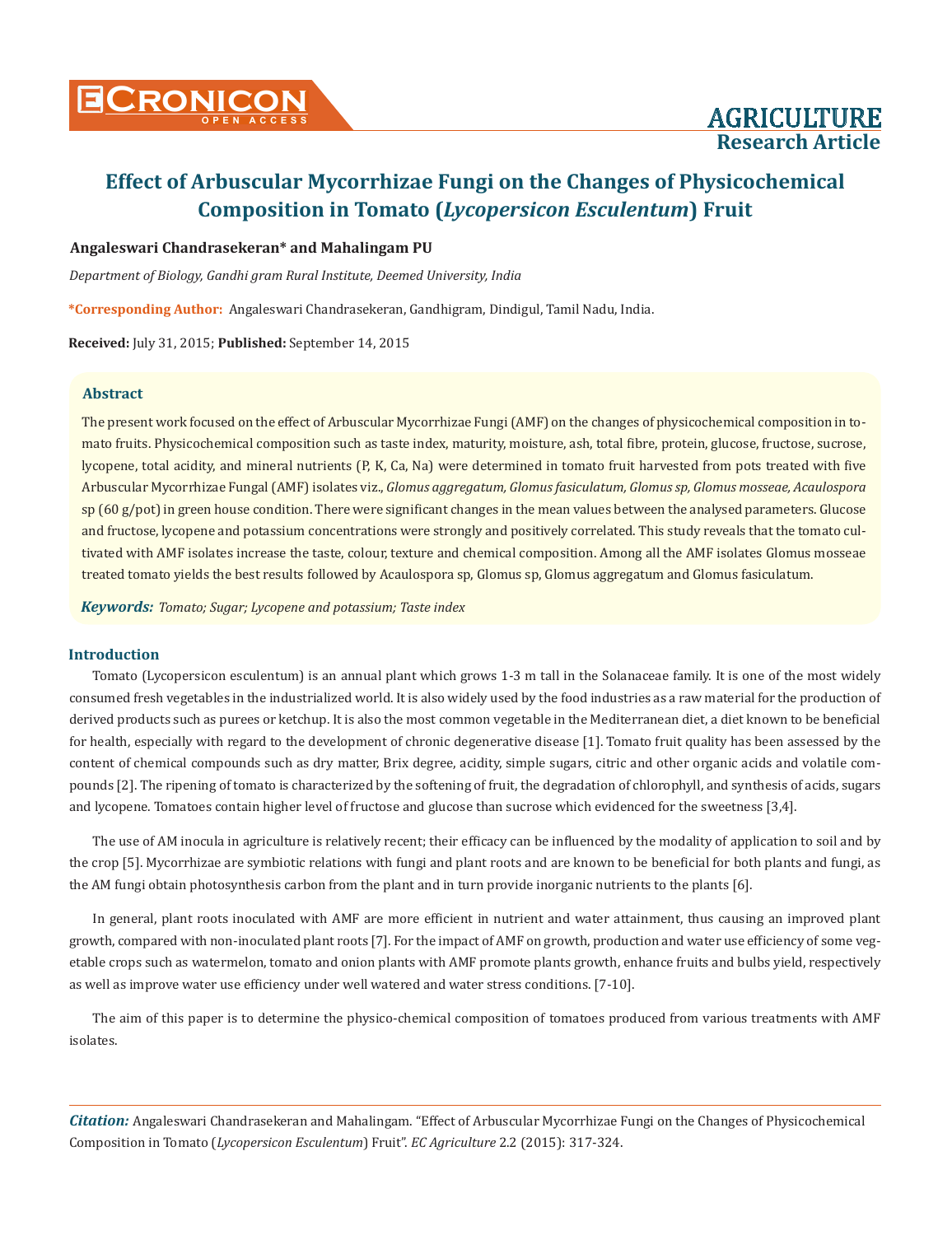318

#### **Materials and Methods**

#### **Crop study with Arbuscular Mycorrhizal Fungi isolates**

Certified seeds of Tomato used in this study were collected from Horticulture College and Research Institute, Periyakulam, Theni District, Tamil Nadu, India. The seeds were treated with 0.5% sodium hypochlorite for 15 min and 10 undamaged seeds were sown in plastic pots containing 2.8 kg soil. Five mycorrhizal inoculums viz Glomus aggregatum (T1), Glomus fasiculatum (T2), Glomus sp (T3), Glomus mosseae (T4), Acaulospora sp (T5) [11] were inoculated in the pots and maintained triplicates along with a control (T0). Each pot received 60 g mycorrhizal inoculum as a layer of 0.5 cm thickness, 5 cm below the seeds. Control pots (non-mycorrhizal) filled with soil alone. Two weeks after sowing, tomato plants were thinned to 5 plants per pot. All the pots were maintained for the total growth period of 85 days in green house condition [12].

The tomatoes were harvested during October 2013 and they were selected at point 7-8 of the ripening chart (Kleur - stadia tomaten, Holland). Tomatoes were randomly selected from each treatment and the tomato fruit in control were also taken for analysis.

#### **Analysis of physicochemical composition in tomato fruit**

Ripened tomato fruits selected for the physicochemical analysis were rinsed with ultrapure water and dried with blotting paper and then the tomatoes were homogenized to a homogenous puree using mortar and pestle. The homogenized tomato sample were analysed for various physicochemical parameters such as moisture, total dry matter, ash, protein, total soluble sugars(TSS), total acidity, total fibre, taste index, phosphorus (P), potassium (K), calcium (Ca), sodium (Na) and lycopene, followed by the standard methods.

Taste index and tomato fruit maturity were determined by the following formula: and

\n
$$
\text{Taste index} = \frac{\text{Brix degree}}{20 \, X \, \text{acidity}} + \text{acidity Navezet.}, \, al. (1999)
$$
\n

$$
Maturity = \frac{Brix \ degree}{\text{acidity}} \quad Nielson(2003)
$$

The moisture content of tomato fruit was determined by dessication at 105°C for 24 hrs [13]. Ash was determined by calcinations at 550˚C for 24 hrs, for the residue obtained in the moisture determination [13]. Total fibre was determined by the method proposed by Sky. The determination of sugars [14] was performed spectrometrically; lycopene [15] and the estimations of P, K, Na and Ca were carried out with flame photometer (Systronic 129 µc) Shah., *et al*. [16].

#### **Statistical analysis**

Statistical analysis for various physicochemical parameters analysed in tomato fruit was performed by Graph pad Prism 6 software for windows. Mean values were compared by One - Way ANOVA, Simple Linear regression was used to indicate a measure of the correlation and the strength of the relationship between two variables. The graphical representations in the research work were carried out by using Origin 6.0 software for windows.

## **Results and Discussion**

The results obtained for various physicochemical parameters analysed in tomato fruit samples from treatments using five different AMF isolates viz Glomus aggregatum, Glomus fasiculatum, Glomus sp, Glomus mosseae, Acaulospora sp and in the control (without AMF) are shown in Table 1 and Figures 1 (a to d), 2, 3. Significant differences were observed between the values obtained for all the parameters. Tomato fruit harvested from the treatment with Glomus mosseae (T4) showed the highest values for all the physicochemical parameters. These findings agree with the recent studies of Oseni., *et al*. [7]; Guru., *et al*. [9], Tanwar and Castillo., *et al*. [17], in tomato plants treated with AMF isolates.

*Citation:* Angaleswari Chandrasekeran and Mahalingam. "Effect of Arbuscular Mycorrhizae Fungi on the Changes of Physicochemical Composition in Tomato (*Lycopersicon Esculentum*) Fruit". *EC Agriculture* 2.2 (2015): 317-324.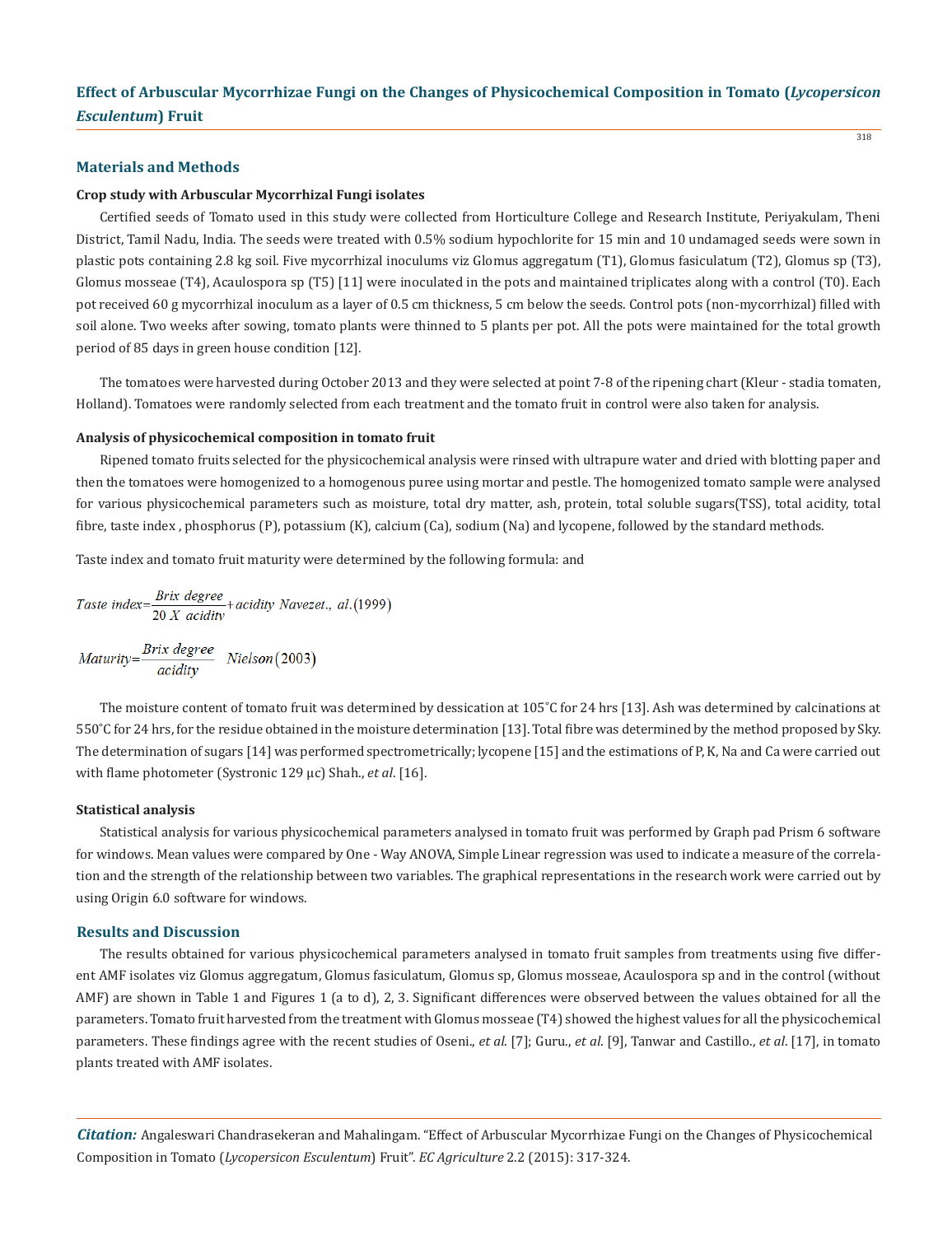This positive effect might refer to the role of AMF in enhancing uptake of nutrients and successive water relation which led to better growth and larger plant size [18]. The improvement of vegetative growth of tomato plants may be attributed to the appropriate balance of moisture in plants, which creates good conditions for nutrients uptake, photosynthesis and metabolites translocation, which in final led to speed up the rate of vegetative growth [19].

| <b>Parameter</b> |                 |                 | <b>Treatments</b> |                 |                 |                 | P value | <b>Significance</b> |
|------------------|-----------------|-----------------|-------------------|-----------------|-----------------|-----------------|---------|---------------------|
|                  | T <sub>0</sub>  | <b>T1</b>       | T <sub>2</sub>    | T <sub>3</sub>  | <b>T4</b>       | T <sub>5</sub>  |         |                     |
| Weight (g)       | $102 \pm 26.3$  | $91.1 \pm 23.7$ | $107 \pm 25.5$    | $111 \pm 28.9$  | $119 \pm 30.3$  | $91.9 \pm 13.1$ | 0.000   | ***                 |
| Moisture         | $93.9 \pm 0.8$  | $93.8 \pm 0.9$  | $93.8 \pm 0.8$    | $93.9 \pm 0.9$  | $94.0 \pm 0.8$  | $94.1 \pm 0.6$  | 0.383   | ***                 |
| Ash $(\% )$      | $0.62 \pm 0.07$ | $0.59 \pm 0.08$ | $0.61 \pm 0.06$   | $0.63 \pm 0.08$ | $0.65 \pm 0.06$ | $0.61 \pm 0.06$ | 0.001   | ***                 |
| Total fibre (%)  | $1.82 \pm 0.53$ | $1.87 \pm 0.46$ | $1.84 \pm 0.49$   | $1.74 \pm 0.65$ | $1.92 \pm 0.66$ | $1.71 \pm 0.48$ | 0.447   | ***                 |
| Protein $(\%)$   | $0.80 \pm 0.15$ | $0.79 \pm 0.16$ | $0.78 \pm 0.13$   | $0.82 \pm 0.15$ | $0.87 \pm 0.12$ | $0.78 \pm 0.16$ | 0.158   |                     |
| Glucose $(\%)$   | $0.93 \pm 0.40$ | $0.85 \pm 0.28$ | $1.00 \pm 0.40$   | $0.91 \pm 0.51$ | $1.16 \pm 0.49$ | $0.86 \pm 0.37$ | 0.037   | ****                |
| Fructose (%)     | $1.02 \pm 0.41$ | $0.96 \pm 0.28$ | $1.04 \pm 0.41$   | $0.97 \pm 0.47$ | $1.21 \pm 0.54$ | $0.98 \pm 0.40$ | 0.109   | ****                |
| Sodium (%)       | $1.33 \pm 0.01$ | $1.67 \pm 0.06$ | $1.33 \pm 0.42$   | $1.44 \pm 0.64$ | $1.75 \pm 0.72$ | $1.50 \pm 0.04$ | 0.001   | ns                  |
| Calcium (%)      | $6.24 \pm 1.2$  | $8.61 \pm 1.57$ | $7.09 \pm 1.72$   | $6.54 \pm 0.93$ | $7.88 \pm 2.34$ | $7.22 \pm 0.87$ | 0.327   | ns                  |
| Potassium (%)    | $4.10 \pm 1.25$ | $4.11 \pm 1.20$ | $3.6 \pm 0.79$    | $4.7 \pm 0.92$  | $4.7 \pm 0.89$  | $4.1 \pm 1.23$  | 0.000   | ****                |
| Phosphorus (%)   | $3.39 \pm 0.72$ | $3.93 \pm 0.77$ | $3.40 \pm 0.42$   | $3.44 \pm 0.37$ | $4.58 \pm 0.42$ | $4.30 \pm 0.4$  | 0.222   | ns                  |
| Lycopene $(\%)$  | $6.0 \pm 1.2$   | $7.1 \pm 1.83$  | $7.4 \pm 1.62$    | $7.0 \pm 1.72$  | $7.4 \pm 2.10$  | $5.5 \pm 1.7$   | 0.231   | ****                |
| Dry matter       | $5.1 \pm 0.21$  | $5.6 \pm 0.13$  | $5.8 \pm 0.42$    | $5.7 \pm 0.44$  | $6.5 \pm 0.36$  | $5.4 \pm 0.42$  | 0.027   | ns                  |
| Taste index      | $0.97 \pm 0.09$ | $0.94 \pm 0.08$ | $0.98 \pm 0.10$   | $0.97 \pm 0.10$ | $1.00 \pm 0.07$ | $1.00 \pm 0.07$ | 0.041   | ****                |
| Maturity         | $9.4 \pm 1.9$   | $9.3 \pm 1.9$   | $9.0 \pm 1.8$     | $9.5 \pm 1.8$   | $9.7 \pm 2.0$   | $9.7 \pm 1.7$   | 0.411   | ***                 |

*Table 1: One way ANOVA for the changes in physicochemical composition* 

*of tomato fruit produced from various treatments by using AMF isolates.*

*All the values are triplicates of mean and standard deviation; ns- non significant,* 

*\*\*\*\*-significant at 0.0001% level (strongly significant),* 

*\*\*\*- significant at 0.001% level (extremely significant).*

*T0 = Sand + Red soil (1:1) control; T1 = Sand + Red soil (1:1) + Glomus aggregatum (60 g/pot)*

 $T2 = Sand + Red soil (1:1) + Glomus fastculatum (60g/pot); T3 = Sand + Red soil (1:1) + Glomus sp (60 g/pot); T4 = Sand + Red soil (1:1) + Clomus sp (60 g/pot); T5 = S.$ *Glomus mosseae (60 g/pot); T5 = Sand + Red soil (1:1) + Acaulospora sp (60 g/pot).*

The mean percentages of all the parameters analysed in tomato fruit produced from various treatments with AMF isolates infers the results in the following sequence viz., Glomus mosseae > Acaulospora sp > Glomus sp > Glomus aggregatum > Glomus fasiculatum > control. The sequential results may be due to the improved root development and transport of nutrients as reported by Berta., *et al*. [20].

Figure 1 a to d showed the concentration of weight (119  $\pm$  30.3), moisture (94.0  $\pm$  0.8) was in the usual range on par with the experimental results of by Li., *et al*. [21]. The mean ash content (0.65 ± 0.06) was similar to the results of Oke., *et al*. [22]. The total fibre in the analysed tomato samples treated with AMF isolate was  $1.92 \pm 0.66$  which was higher than the other data found in the literatures of Moreiras et al. Anta., *et al.* [23]. The protein content (0.87  $\pm$  0.12), the content of glucose (1.16  $\pm$  0.49) and fructose (1.21  $\pm$  0.54) Sodium  $(1.75 \pm 0.72)$ , potassium  $(4.7 \pm 0.89)$ , calcium  $(7.88 \pm 2.34)$ , phosphorus  $(4.58 \pm 0.42)$ , lycopene  $(7.4 \pm 2.10)$ , dry matter  $(6.5 \pm 0.36)$ , and maturity  $(9.7 \pm 2.0)$  obtained was similar to the data found in some food composition charts and data's described in the literature of Wheeler and Berry [24].

*Citation:* Angaleswari Chandrasekeran and Mahalingam. "Effect of Arbuscular Mycorrhizae Fungi on the Changes of Physicochemical Composition in Tomato (*Lycopersicon Esculentum*) Fruit". *EC Agriculture* 2.2 (2015): 317-324.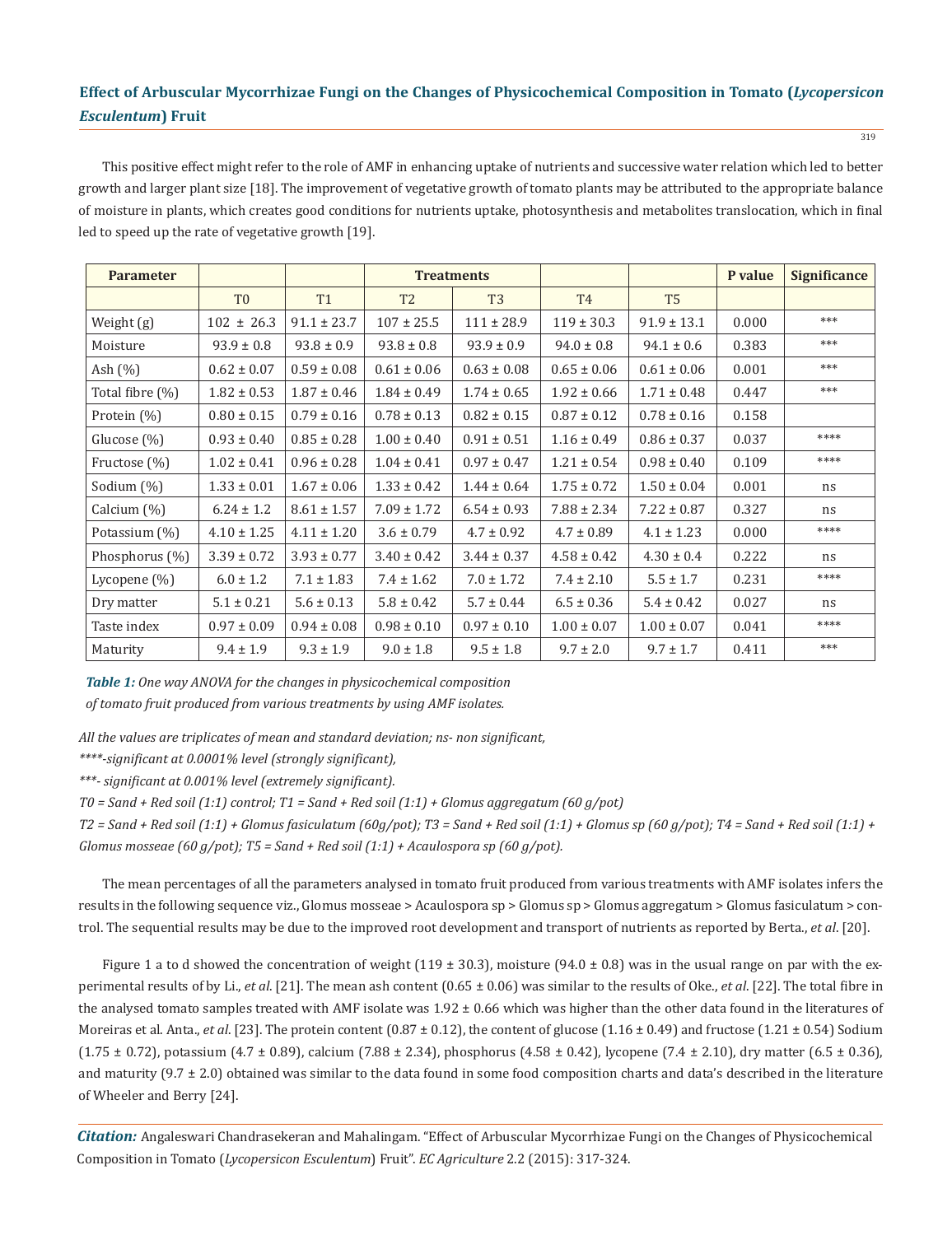320



*Figure 1: Changes in Physico chemical composition of tomatoes produced from various treatments by using AMF isolates.*

*T0 = Sand + Red soil (1:1) control;*

- *T1= Sand + Red soil (1:1) + Glomus aggregatum (60g/pot)*
- *T2= Sand + Red soil (1:1) + Glomus fasiculatum (60g/pot);*
- *T3 = Sand + Red soil (1:1) + Glomus sp (60g/pot);*

*T4 = Sand + Red soil (1:1) + Glomus mosseae (60g/pot); T5= Sand + Red soil (1:1) + Acaulospora sp (60g/pot).*



*Citation:* Angaleswari Chandrasekeran and Mahalingam. "Effect of Arbuscular Mycorrhizae Fungi on the Changes of Physicochemical Composition in Tomato (*Lycopersicon Esculentum*) Fruit". *EC Agriculture* 2.2 (2015): 317-324.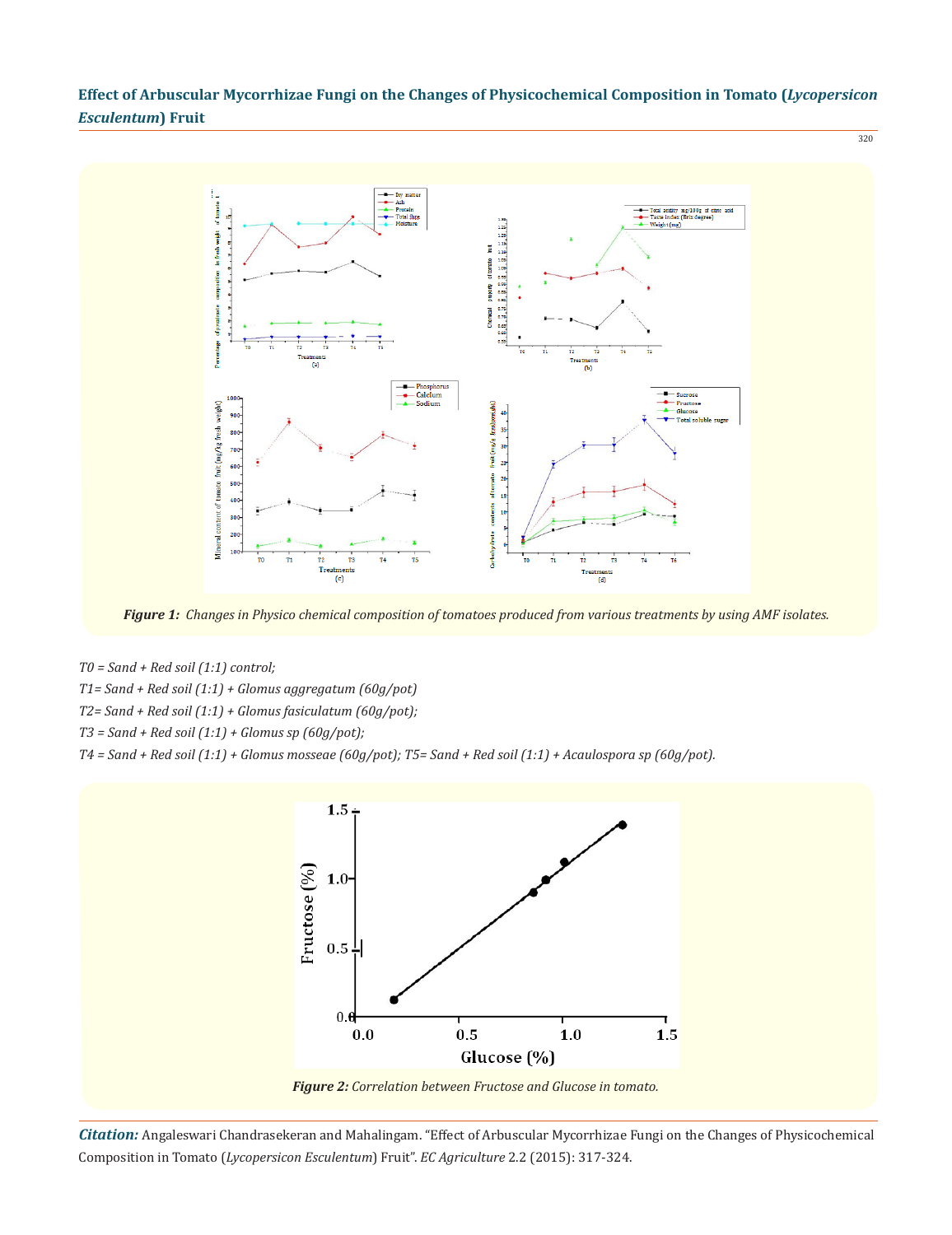

*Figure 3: Correlation between Potassium and Lycopene in tomato.*

Taste index is calculated using the values of Brix degree (6.90  $\pm$  0.09) and total acidity (1.00  $\pm$  0.01 g/100g of citric acid), obtained by the formula reported by Navez., *et al*. [25]. When using these data, the mean values of the taste index in all the AMF treated tomato were higher than 0.85% which indicates that the tomato fruit produced from various treatments with AMF isolates is tasty. Navez., *et al*. reported that the value of taste index lower than 0.7, the tomato is considered are having little taste. The weight and total fibre were highly significant in the tomato inoculated with Glomus mosseae than other treatments.

Inoculation of AMF to tomato crops resulted in significant increment in titratable acidity, and total sugars contents compared to their respective plants in control without AMF. These results agreed with the findings of Sirichaiwetchakul., *et al*. [26] who indicated that AMF species G. mosseae improved fruit quality of cherry tomato grown under glasshouse conditions by increasing ascorbic acid and Total Soluble Sugars (TSS). Increased TSS content in tomato fruits with increasing water stress was also detected in other studies [27].

Liu., *et al*. [28] reported the positive effect of mineral uptake by mycorrhiza which is evident in the present study with the increased mineral uptake in the AMF inoculated tomatoes than control. The superior fruit yield advantage exhibited in AMF treated plants result from enhanced uptake of mineral nutrients from soil, chiefly immobile ions like P (1626 ± 226), K (1800 ± 139), Ca (162 ± 3) and Na (185 ± 36) mg/kg fresh weight of tomato fruit and improve nutrient translocation system, result in increased biomass. [9, 29].

The level of P may also influence the reproductive efficiency by improving pollen performance. Thus, according to Poulton., *et al*. [30] mycorrhizal infection are capable of increasing pollen quality (*in vitro* and *in vivo* pollen performance) as well as pollen quantity.

Fanasca., *et al*. [33] described that a high proportion of K in the sample increased quality attributes such as lycopene content, this may have played a role to increase lycopene content in the present study. AMF-application showed increased contents of carotenoid and total phenolic in turn lycopene content. Similar results were reported by Taiz and Zeiger [34].

The enhancement of water and soil nutrient uptake through AMF inoculation can enhance photosynthetic performance [35], which in turn triggers an increase in synthesis of carotenoid pigments. Carotenoids, which serve as accessory pigments in photosynthesis and also as photo protective agents, are isoprenoid (terpenoid) compounds, which originate in the primary carbon metabolism [34].

The results of present work showed that the fructose content of tomato fruit is higher than the glucose these results are in confirmatory with the earlier studies by several researchers [36,37]. Moreover, growing environmental factors and many other factors

*Citation:* Angaleswari Chandrasekeran and Mahalingam. "Effect of Arbuscular Mycorrhizae Fungi on the Changes of Physicochemical Composition in Tomato (*Lycopersicon Esculentum*) Fruit". *EC Agriculture* 2.2 (2015): 317-324.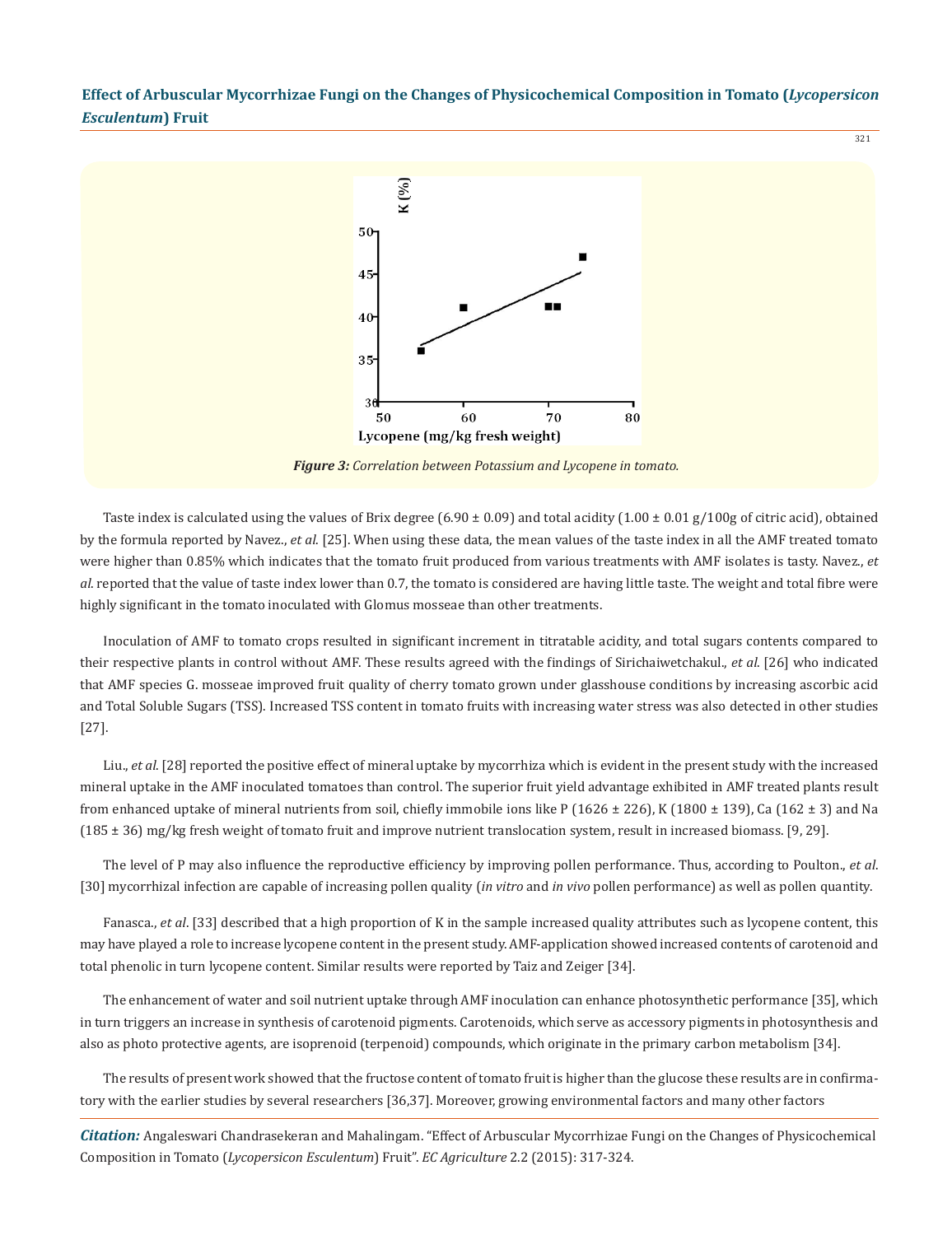influence tomato fruit taste. Sweetness is particularly appreciated in tomatoes for industrial use, and is usually correlated with fructose and glucose content mainly accumulated into the vacuole of fruit cells [38].

The concentration of glucose and fructose reported in the present study was similar to the reports of Loiudice., *et al*. [39] and Osvald., *et al*. [40]. The concentration of tomato carbohydrates ranged between 3% and 5% according to the food composition charts reported by Moreiras, Ortega Anta., *et al.* [23].

According to the statistical analysis (Figure 2 and 3) there was possible correlation between glucose & fructose and potassium & lycopene (r = 0.854, and r = 0.998). The similar correlation was observed in other fruits such as banana by Rodriguez and Diaz [41]. This may be due to the common origin for the sugar which is obtained from sucrose hydrolysis [42-52].

## **Conclusion**

A significant impact of globalization on horticulture has been an increasing demand for quality improvement. Tomato (Lycopersicon esculentum) is a major horticultural crop with an estimated global production of over 120 million metric tons (F.A.O. 2007). Tomatoes must have a flavour, colour and texture that satisfy the consumer's preference. In the European Union (E.U.), the application of quality standards to fresh tomatoes has increased the uniformity in size, maturity and presentation of produce. However, the most significant quality characteristic of a product serves with flavour and aroma. Hence the present research work with tomato treated with Glomus mosseae and other AMF isolates satisfy the European Union standards with the increased nutrient content, taste, colour, texture, flavour and aroma.

## **Bibliography**

- 1. Leonardi C., *et al*. "Antioxidative activity and carotenoid and tomatine contents in different topologies of fresh consumption toma toes". *Journal of Agricultural and Food Chemistry* 48.10 (2000): 4723-4727.
- 2. Thybo A., *et al*. "Effect oforganic growing systems on sensory quality and chemical composition of tomatoes". *Journal of Food Sci ence and Technology* 39.8 (2006): 835-843.
- 3. Cano A., *et al*. "Hydrophilic and lipophilic antioxidant activity changes during on-vine ripening of tomatoes (Lycopersicon escu lentum Mill)". *Postharvest Biology and Technology* 28.1 (2003): 59-65.
- 4. Garvey T and Hewitt J. "Starch, vitamins and minerals accumulation in two accessions of cheesmanni". *Journal of the American Society for Horticultural Science* 46: 381-396.
- 5. Azcón-Aguilar C and Barea JM. "Arbuscular mycorrhizas and biological control of soil-borne plant pathogens. An overview of the mechanisms involved". *Mycorrhiza* 6 (1996): 457-464.
- 6. Caron M., *et al*. "Influence of substrate on the interaction of Glomus intradices and Fusarium oxysporum (F.sp. radicis lycoper sici) on tomatoes". *Plant and Soil* 87 (1985): 233-239.
- 7. Oseni T., *et al*. "Effect of Arbuscular Mycorrhiza (AM) Inoculation on the Performance of Tomato Nursery Seedlings in Vermicu lite". *International Journal of Agriculture and Biology* 12.5 (2010): 789-792.
- 8. Kaya C., *et al*. "Mycorrhizal colonization improves fruit yield and water use efficiency in water melon (Citrullus lanatus Thunb) grown under well-watered and water-stressed conditions". *Plant Soil* 253.2 (2003): 287-292.
- 9. Guru V., *et al*. "Influence of arbuscular mycorrhizal fungi and azospirillum co-inoculation on the growth characteristics, nutri tional content and yield of tomato crop grown in South India". Indian Journal Fund. Appl. Life Sci. 1 (2011): 84-92.
- 10. Bolandnazar S and Hakiminia I. "Impact of mycorrhizal fungi on P acquisition, yield and water use efficiency of onion under regulated deficit irrigation". *Research in Plant Biology* 3.1 (2013): 18-23.
- 11. Angaleswari Chandrasekeran and Mahalingam. "Diversity of Arbuscular Mycorrhizae Fungi from Orchard Ecosystem". *Journal of plant Pathology and Microbiology* 5 (2014): 230.

*Citation:* Angaleswari Chandrasekeran and Mahalingam. "Effect of Arbuscular Mycorrhizae Fungi on the Changes of Physicochemical Composition in Tomato (*Lycopersicon Esculentum*) Fruit". *EC Agriculture* 2.2 (2015): 317-324.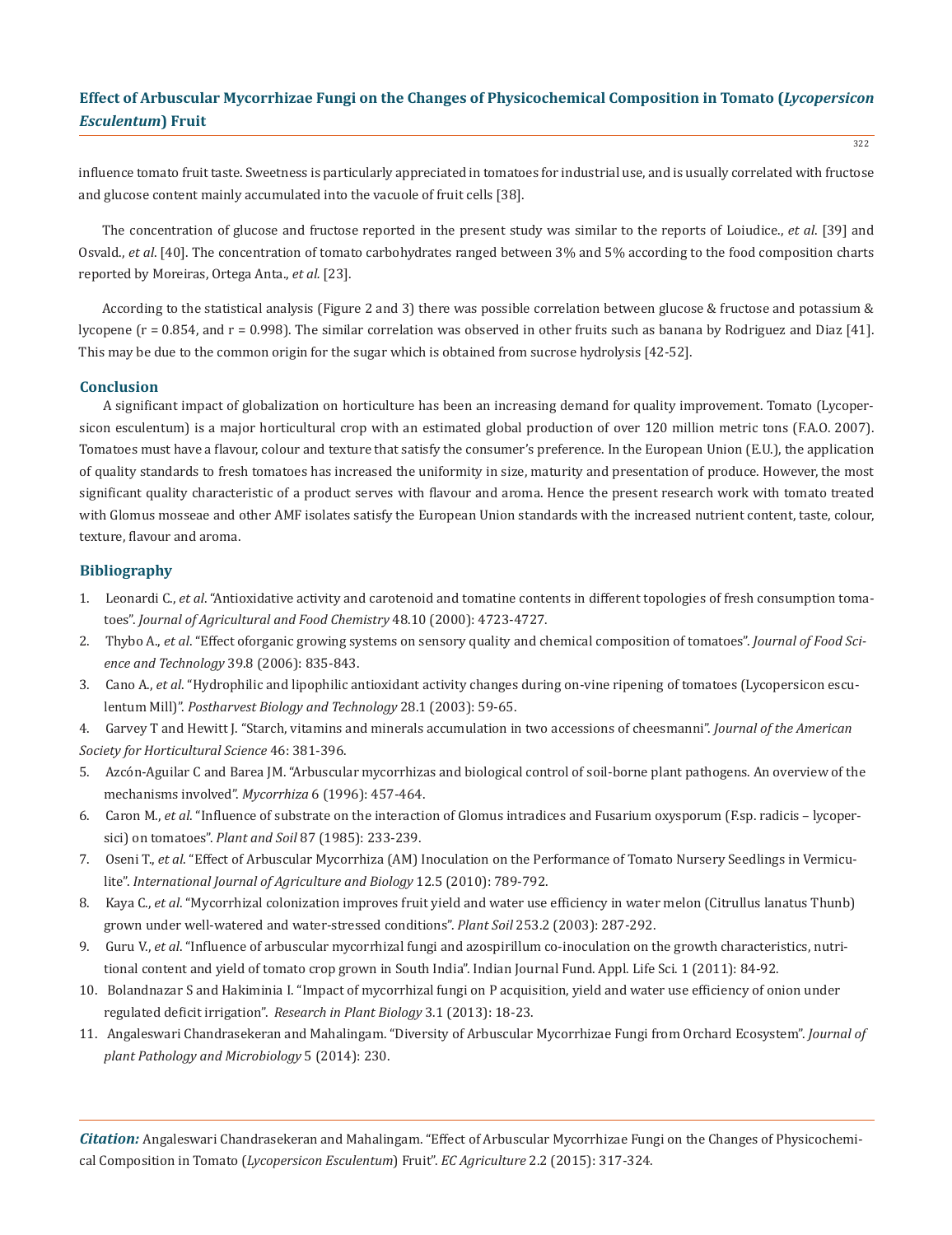- 12. Ebrahim Shirmohammadi and Nasser Aliasgharzad. "Influence of Glomus etunicatum and Glomus intraradices fungi inoculums and micronutrients deficiency on root colonization and dry weights of tomato and sorghum in perlite bed culture". *African Jour nal of Bio Technology* 12.25 (2013): 3957-3962.
- 13. AOAC, "Official methods of analysis of AOAC: Food composition; additives; natural contaminants" Vol. II. (1990) In Helrich, K. (Ed.). Arlington: AOAC.
- 14. Rodriguez-Saona LE., *et al*. "Rapid analysis of sugars in fruit juices by FT-NIR spectroscopy". *Carbohydrate Research* 336.1 (2001): 63-74.
- 15. TAN B. "Analytical and preparative chromatography of tomato paste carotenoids". *Journal of Food Science* 53.3 (1988): 954-959.
- 16. Shah KV., *et al*. "Determination of sodium, potassium, calcium and lithium in a wheat grass by flame photometry". *International Journal of Pharmaceutical Sciences* 2.3 (2011): 180-188.
- 17. Castillo C., *et al*. "Interactions between native arbuscular mycorrhizal fungi and phosphate solubilizing fungi and their effect to improve plant development and fruit production by *Capsicum annuum* L". *African Journal of Microbiology Research* 7.26 (2013): 3331- 3340.
- 18. Auge R, "Water relations, drought and vescular arbuscular mycorrhizal symbiosis". *Mycorrhiza* 11 (2001): 3-42.
- 19. Ezzo MI., *et al*. "Response of sweet pepper grown in sandy and clay soil lysimeters to water regimes. Amer-Euras". *Journal of Agriculture and Environmental Sciences* 8.1 (2010): 18-26.
- 20. Berta G., *et al*. "Arbuscular mycorrhizal modifications to plant root systems: scale, mechanisms and consequences". *Mycorrhizal Technology in Agriculture* (2002).
- 21. Li BW., *et al*. "Individual sugars, soluble, and insoluble dietary fiber contents of 70 high consumption foods". *Journal of Food Com position and Analysis* 15.6 (2002): 715–723.
- 22. Oke M., *et al*. "Effects of phosphorus fertilizer supplementation on processing quality and functional food ingredients in tomato".  *Journal of Agricultural and Food Chemistry* 53.5 (2005): 1531-1538.
- 23. Ortega Anta R., *et al*. "La composicio´ n de los alimentos". Madrid Complutense.
- 24. Wheeler RM., *et al*. "Effect of elevated carbon dioxide on nutritional quality of tomato". *Advances in Space Research* 20.10 (1997): 1975-1978.
- 25. Navez B., *et al*. "Les crite´res de qualite´ de la tomate". *Infos Ctifl* 155: 41–47.
- 26. Sirichaiwetchakul S., *et al*. "Arbuscular mycorrhizal fungi on growth, fruit yield and quality of cherry tomato under glasshouse conditions". *Suranaree Journal of Science and Technology* 18 (2011): 273-280.
- 27. Favati F., *et al*. "Processing tomato quality as affected by irrigation scheduling". *Scientia Horticulturae* 122.4 (2004): 562-571.
- 28. Liu J., *et al*. "Effects of arbuscular mycorrhizal fungi on the growth, nutrient uptake and glycyrrhizin production of licorice (Gly cyrrhiza uralensis Fisch)". *Plant Growth Regulation* 52.1 (2007): 29−39.
- 29. Bryla DR and Koide RT. "Mycorrhizal response of two tomato genotypes relates to their ability to acquire and utilize phosphorus".  *Annals of Botany* 82.6 (1998): 849-857.
- 30. Poulton JL., *et al*. "Effects of mycorrhizal infection and soil phosphorus availability on *in vitro* and *in vivo* pollen performance in Lycopersicon esculentum (Solanaceae)". *American Journal of Botany* 88.10 (2001): 1786-1793
- 31. Ho LC., *et al*. "Uptake and transport of calcium and the possible causes of blossom-end rot in tomato". *Journal of Experimental Botany* 44 (1993): 509-518.
- 32. Grattan SR and Grieve CM. "Salinity-mineral relations in horticultural crops". *Scientia Horticulturae* 78 (1999): 127-157.
- 33. Fanasca S., *et al*. "Changes in antioxidant content of tomato fruits in response to cultivar and nutrient solution composition".  *Journal of Agricultural and Food Chemistry* 54.12 (2006): 4319-4325.
- 34. Taiz L and Zeiger E. "Plant physiology". 4th edition. Sinauer Associates, Sunderland, Massachusetts (2006): 764.
- 35. Schopfer P and Brennicke A. "Pflanzenphysiologie". *Elsevier GmbH, Munich* (2006): 700.

*Citation:* Angaleswari Chandrasekeran and Mahalingam. "Effect of Arbuscular Mycorrhizae Fungi on the Changes of Physicochemical Composition in Tomato (*Lycopersicon Esculentum*) Fruit". *EC Agriculture* 2.2 (2015): 317-324.